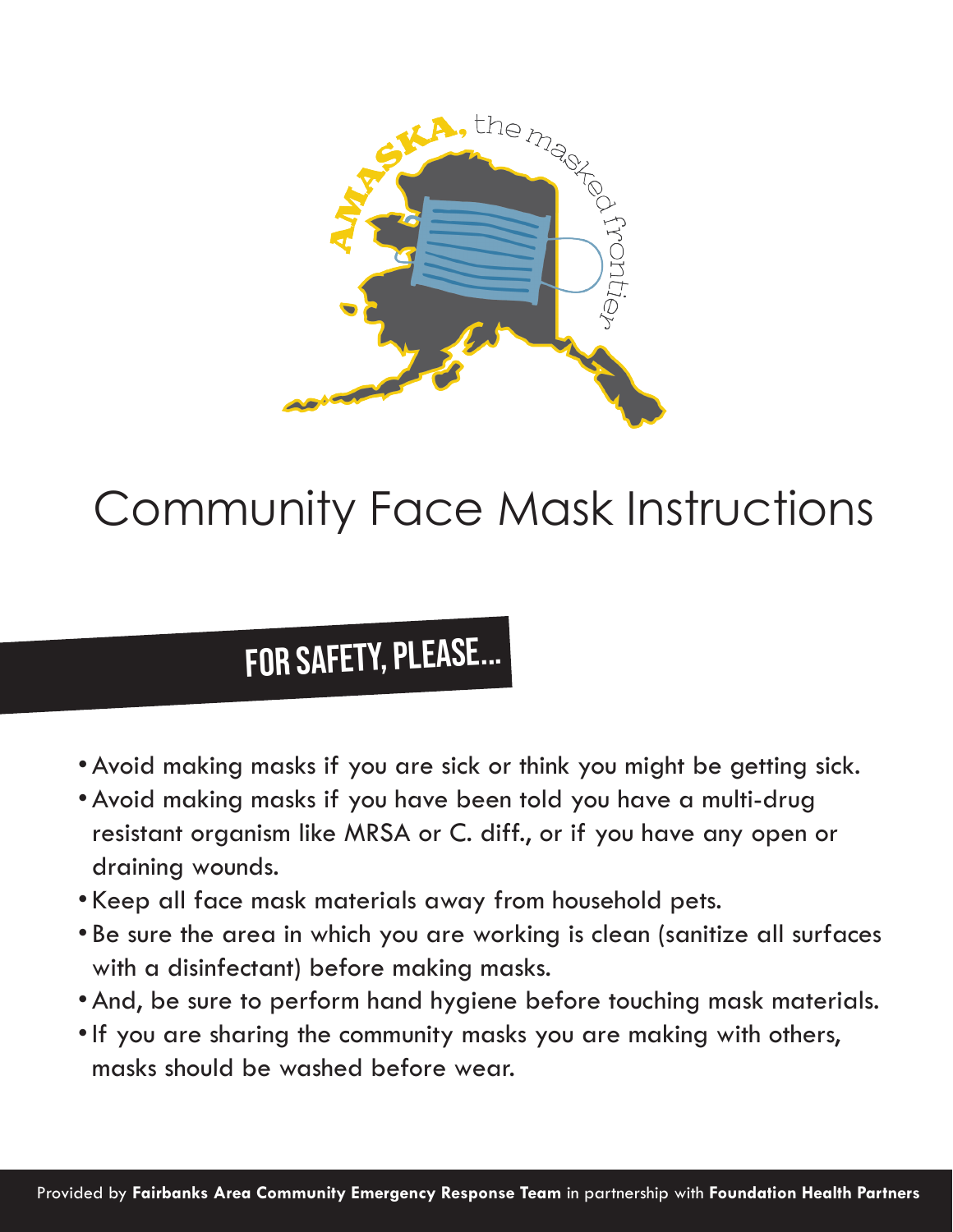### Materials needed:

- Tight-weave cotton fabric (i.e. quilting cotton) cut into two (2) 9x6" rectangles
- Elastic beading cord or  $1/4$ " flat elastic, cut into two  $7$ " pieces.
	- $1/8$ " flat elastic can be used if  $\frac{1}{4}$ " is unavailable.
- Sewing Machine
- Ruler or measuring tape
- **Scissors**
- **Thread**
- Pins, used with extreme care

### NOTES:

### **Wash your hands properly before making a face mask.** Please follow full hand hygiene protocols.

Fabric should be clean and never used. Wash and dry fabric without fragrance or dyes prior to sewing. Hot water will help shrink the fabric, which is desirable.

One yard of 44" wide fabric yields 12-15 masks. 7.5 yards of elastic makes 25 masks (14 inches per mask).

### **Use extreme care with pins – only catching the very outer edges and never piercing the mask area**.

For donations, please make adult size masks (9x6" fabric pieces). For family and friends, you can make child sized masks (7.5x5" fabric pieces).

### Directions:



1. Put right sides of cotton fabric together (with fabric design placed horizontally).

2. Sandwich two 7" pieces of elastic between the two pieces of fabric, with the ends sticking out slightly on each side.



8. Sew to the next corner and secure the other end of the same elastic.



3. Starting at the center of the bottom edge, sew to the first corner, stop.

4. Sew the elastic with the ends out into the corner. A few stitches forward and back will hold this.



9. Sew across the bottom leaving about 1.5" to 2" open.

10. Stop, cut the thread.



5. Sew to the next corner, stop, make sure the other end of the same elastic is in place, and sew a few stitches forward and back to secure.



6. Now sew across that top of the mask to the next corner. Make sure this piece of elastic is in place with the end out.

7. Secure in place with a few stitches back and forth.



11. Turn inside out.



12. Pin 3 tucks on each side of the mask. Make sure the tucks are the same direction, folded downward.

13. Sew around the edge of the mask to secure the pleats and close the opening.